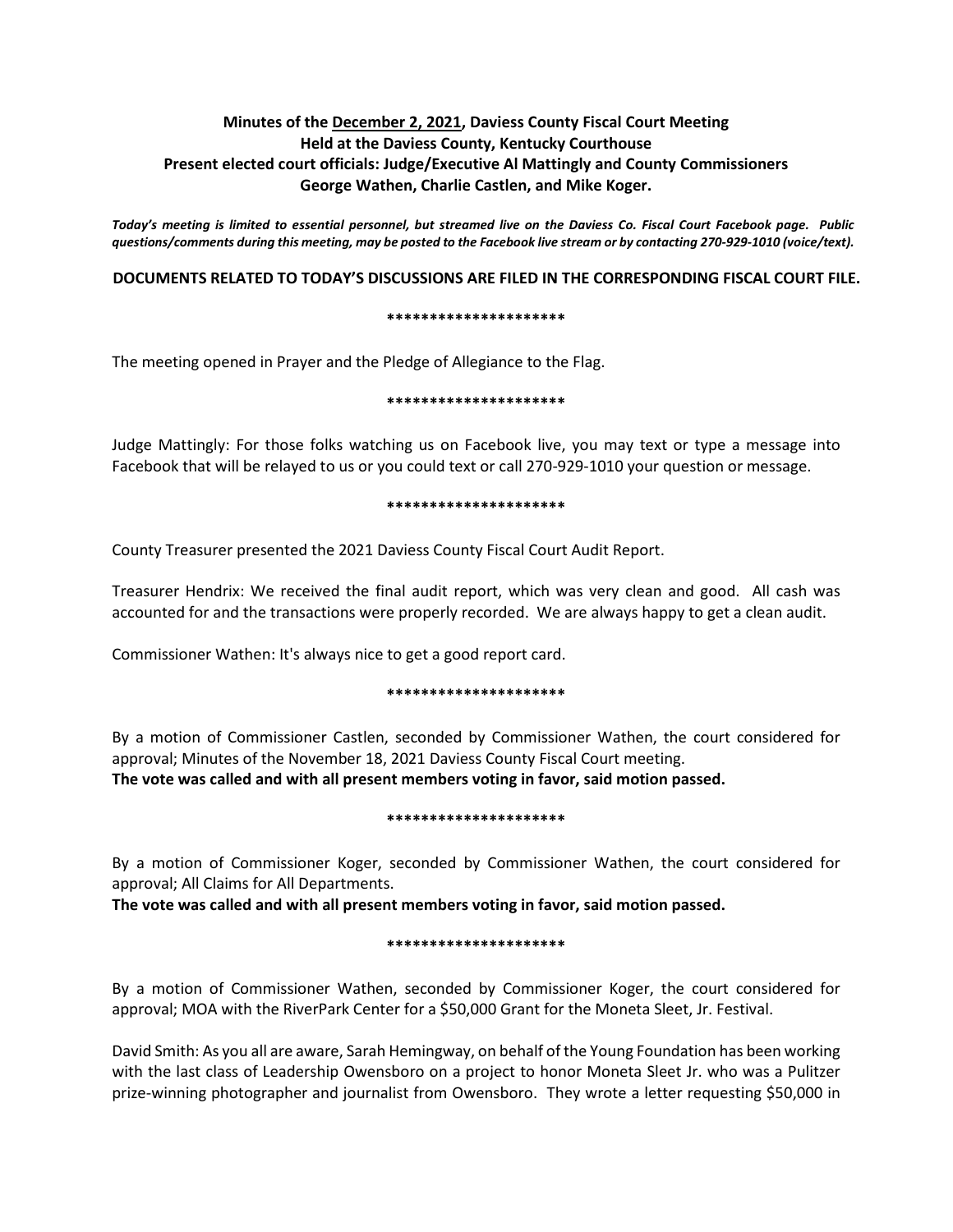silo busting funds. This grant will be used to hire a playwright to create a monologue of Mr. Sleet's life that can be performed at the inaugural festival. The Kentucky Humanities Council plans to help with the project and will use it as part of their Chautauqua series so we will have something about Mr. Sleet that will go on a circuit and available for citizens across the state to hear and learn his story. Additionally, the former editor of the Messenger-Inquirer, Robert Morris wants to create a large photo displays about Mr. Sleet's life and work and make it as part of this festival. When the festival is over in February of 2023, those photographic display panels will go to the Museum of Science and History for their local history exhibit.

Judge Mattingly: This is a cooperative effort between the Museum of Science and History, the RiverPark Center, and the Young Foundation. I think even that the photo display is going to be at the Museum of Fine Arts so that's where the silo busting comes in to play. Annually for the past 10 years or so, we have put \$50,000 in the budget and ask that groups of folks come forward and do something with that money that benefits the community as a whole. Three out of those ten years, I think we have been able to use those funds. I encourage people to come out in the community and get your heads together and get to working together and come and ask for some of those dollars.

# **The vote was called and with all present members voting in favor, said motion passed.**

### **\*\*\*\*\*\*\*\*\*\*\*\*\*\*\*\*\*\*\*\*\***

By a motion of Commissioner Wathen, seconded by Commissioner Castlen, the court considered for approval; Contract with Inspection, Testing & Maintenance, Inc. (ITM) for Fire Hydrant Testing.

Judge Mattingly: Commissioners, this is the standard, annual hydrant testing contract. This year there is a slight increase of about \$1,300.

**The vote was called and with all present members voting in favor, said motion passed.**

## **\*\*\*\*\*\*\*\*\*\*\*\*\*\*\*\*\*\*\*\*\***

By a motion of Commissioner Koger, seconded by Commissioner Castlen, the court considered for approval; Fire Hydrant Testing and Repair Agreement with the City of Whitesville.

Judge Mattingly: Commissioners, this is the same type of agreement only with the City of Whitesville.

## **The vote was called and with all present members voting in favor, said motion passed.**

## **\*\*\*\*\*\*\*\*\*\*\*\*\*\*\*\*\*\*\*\*\***

By a motion of Commissioner Koger, seconded by Commissioner Wathen, the court considered for approval; Award/Renew the following **Annual** Bids:

Assistant County Treasurer Jordan Johnson:

**37-2021**: Bituminous Hot Mix & Pavement Milling for calendar year 2022. We recommend award to the only bid received of Yager Materials for the presented rate schedule. You'll see that all items have a price increase this year. However, it should be noted this is in line with market trends, especially in regards to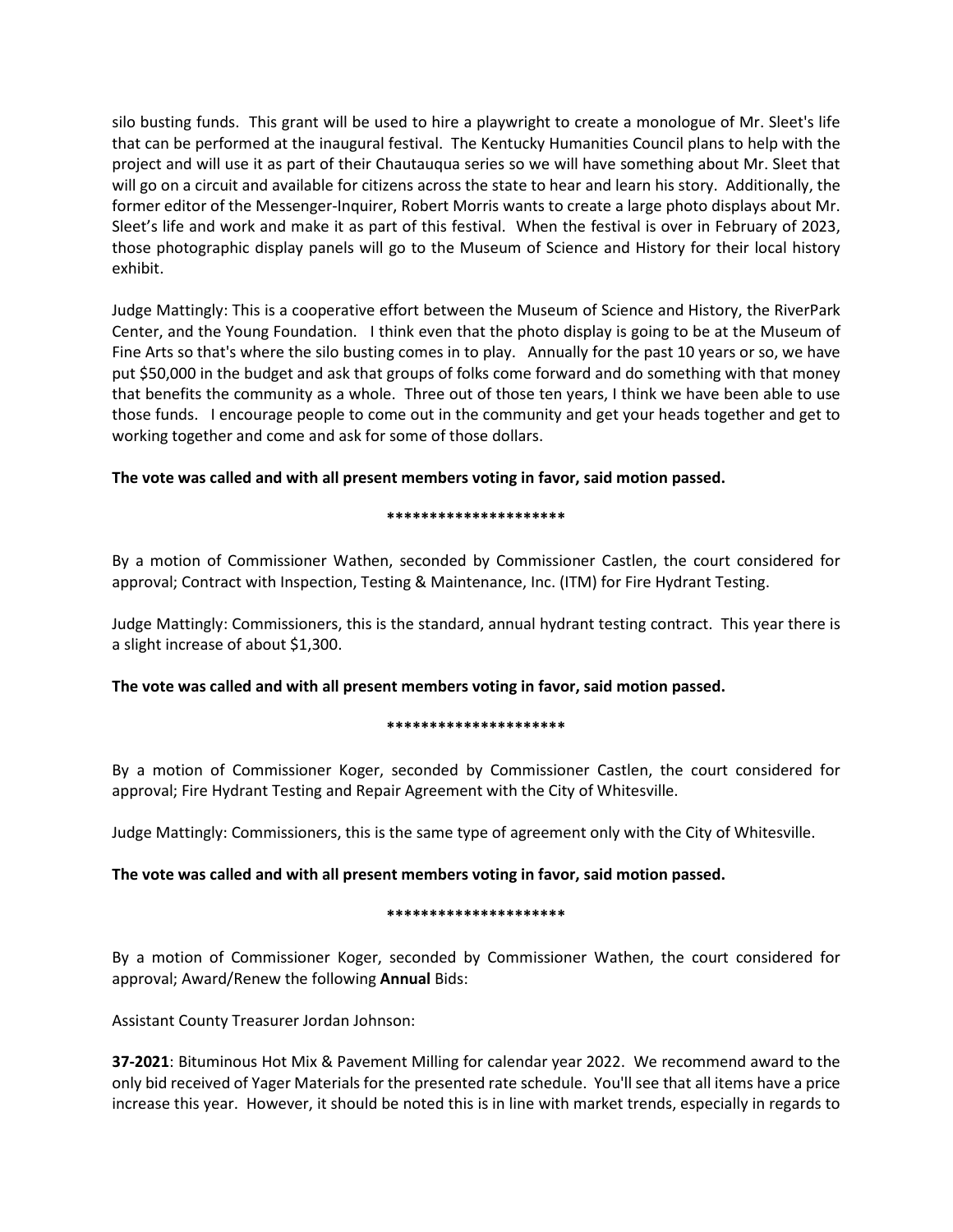the price of oil over the last twelve months. There are no exceptions to our bid specifications, and I would recommend approval.

**38-2021**: Engine Oils & Lubricants for calendar year 2022 for all county departments. We received three bids, and recommend the lowest and best evaluated bid submitted by Key Oil Company for the presented rate schedule at an estimated annual total cost of \$32,598.44. There are no exceptions to our bid specifications, all products meet the industry standards we require, and I would recommend approval.

*The following are annual service contracts for 2022, which in the past have performed to our satisfaction and are available for renewal.*

**03-2020.2**: Mosquito Control Services – This is our service contract for pest control services by a licensed insecticide applier for mosquito treatments at specified locations throughout the County. We are recommending a second renewal with Action Pest Control for \$3,600 for treatment of all specified locations and \$75 per additional treatment.

**37-2017.4**: Elevator Maintenance Services – This is our elevator maintenance contract for monthly examinations and maintenance on the elevators at the Judicial Center, Kirtley Annex, and the Courthouse. We are recommending a fourth and final renewal with DC Elevator for a total of \$272 per month for all three sites.

**49-2020.1 – 55.2020.1**: Mowing of Co. Right-of-Ways; Sec. A thru G – This mowing covers approximately 478 miles. We are recommending the first renewal with BJ Ward for a total of \$39,408 per mowing for all sections. Since we typically conduct three mowing cycles per year, this is an estimated annual cost of \$118,224.

**56-2020.1**: Property Maintenance Services – This is for mowing and cleanup services for properties in violation of Daviess County Ordinance KOC 1-2016. We are recommending the first renewal with Castlen Lawn Services for \$29 per hour.

**59-2020.1**: West Daviess Co. Landfill Mowing Services – This is for mowing approximately 6 acres at the West Daviess County Landfill. We are recommending the first renewal with Green Eyed Monster Lawn Service for \$252 per mowing. We typically mow 32 weeks of the year at an estimated total annual cost of \$8,064.

**The vote was called and with all present members voting in favor, except for Commissioner Castlen abstaining from voting on Bid 56-2020.1, but voting in favor on all remaining bids, said motion passed.**

#### **\*\*\*\*\*\*\*\*\*\*\*\*\*\*\*\*\*\*\*\*\***

By a motion of Commissioner Castlen, seconded by Commissioner Wathen, the court considered for approval; Reappoint to the Ambulance Contracting Auth.; 4-Yr. Term (1/1/22 - 1/1/26) Jeremy Smith (S1T) #1.1.22.

**The vote was called and with all present members voting in favor, said motion passed.**

**\*\*\*\*\*\*\*\*\*\*\*\*\*\*\*\*\*\*\*\*\***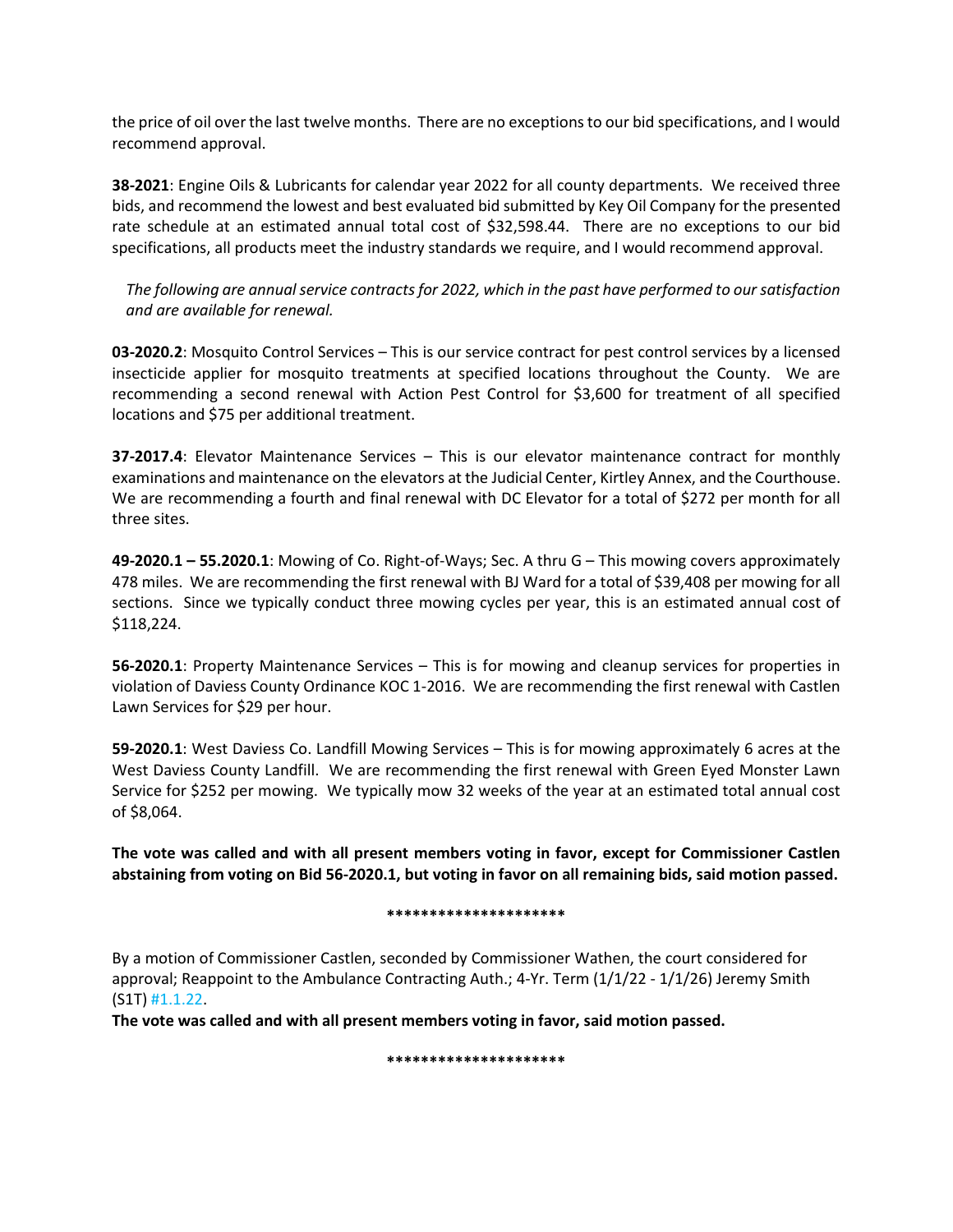By a motion of Commissioner Koger, seconded by Commissioner Castlen, the court considered for approval; Reappoint to the OMPC; 4-Yr. Term  $(12/31/21 - 12/31/25)$  Manuel Ball  $(51.5T)$  #12.1.21. **The vote was called and with all present members voting in favor, said motion passed.**

### **\*\*\*\*\*\*\*\*\*\*\*\*\*\*\*\*\*\*\*\*\***

By a motion of Commissioner Koger, seconded by Commissioner Wathen, the court considered for approval; Reappoint to Daviess Co. Water District Board:

| 4-Yr. Term (12/15/21 - 12/15/25) 3-Yr. Term (12/15/21 - 12/15/24) 2-Yr. Term (12/15/21 - 12/15/23) |                            |                                   |
|----------------------------------------------------------------------------------------------------|----------------------------|-----------------------------------|
| Scott Kuegel (S1T) #12.9.21                                                                        | Phil Haire (S1T) #12.13.21 | Christina O'Bryan (S1T) #12.10.21 |
| Hugh Bittel (S1T) # 12.8.21                                                                        | Stan Conn (S1T) #12.12.21  | John Bell (S1T) #12.11.21         |

**The vote was called and with all present members voting in favor, said motion passed.**

### **\*\*\*\*\*\*\*\*\*\*\*\*\*\*\*\*\*\*\*\*\***

By a motion of Commissioner Koger, seconded by Commissioner Castlen, the court considered for approval; Appoint to the Extension District; 3-Yr. Term (12/31/21 – 12/31/24) Dan Styke (Carlos Earhart S2T) #12.3.21 & Monica Connelly (Lindsey Board S1T) #12.4.21

**The vote was called and with all present members voting in favor, said motion passed.**

### **\*\*\*\*\*\*\*\*\*\*\*\*\*\*\*\*\*\*\*\*\***

# **Other business to be brought before the Daviess County Fiscal Court:**

By a motion of Commissioner Wathen, seconded by Commissioner Koger, the court considered for approval; Q & S Enterprises Change Order # 2 (Sidewalk) for \$1,286 for the Vet. Clinic Project.

Judge Mattingly: Today, it was brought to my attention that there was an issue with the sidewalk and the porch overhang regarding the Vet Clinic project. We had to issue a change order and it had to be done rather quickly so it wouldn't slow them down or increase costs in other places. This change order is for \$1,286 making the new project cost total \$586,823. They are in the process of, I think, they had the footer in the ground and they absolutely had to have knowledge of whether this was going to happen or not.

# **The vote was called and with all present members voting in favor, said motion passed.**

## **\*\*\*\*\*\*\*\*\*\*\*\*\*\*\*\*\*\*\*\*\***

# **Public Comments**

Judge Mattingly: I had a gentleman that posted on our Facebook page with a question regarding the statue. I think we all know that the United Daughters of the Confederacy sued the Daviess County Fiscal Court, me, the commissioners, the county attorney, and the county's representing attorney from KACo. Due to this litigation, we cannot comment on that case.

Judge Mattingly: Do we have other public comments?